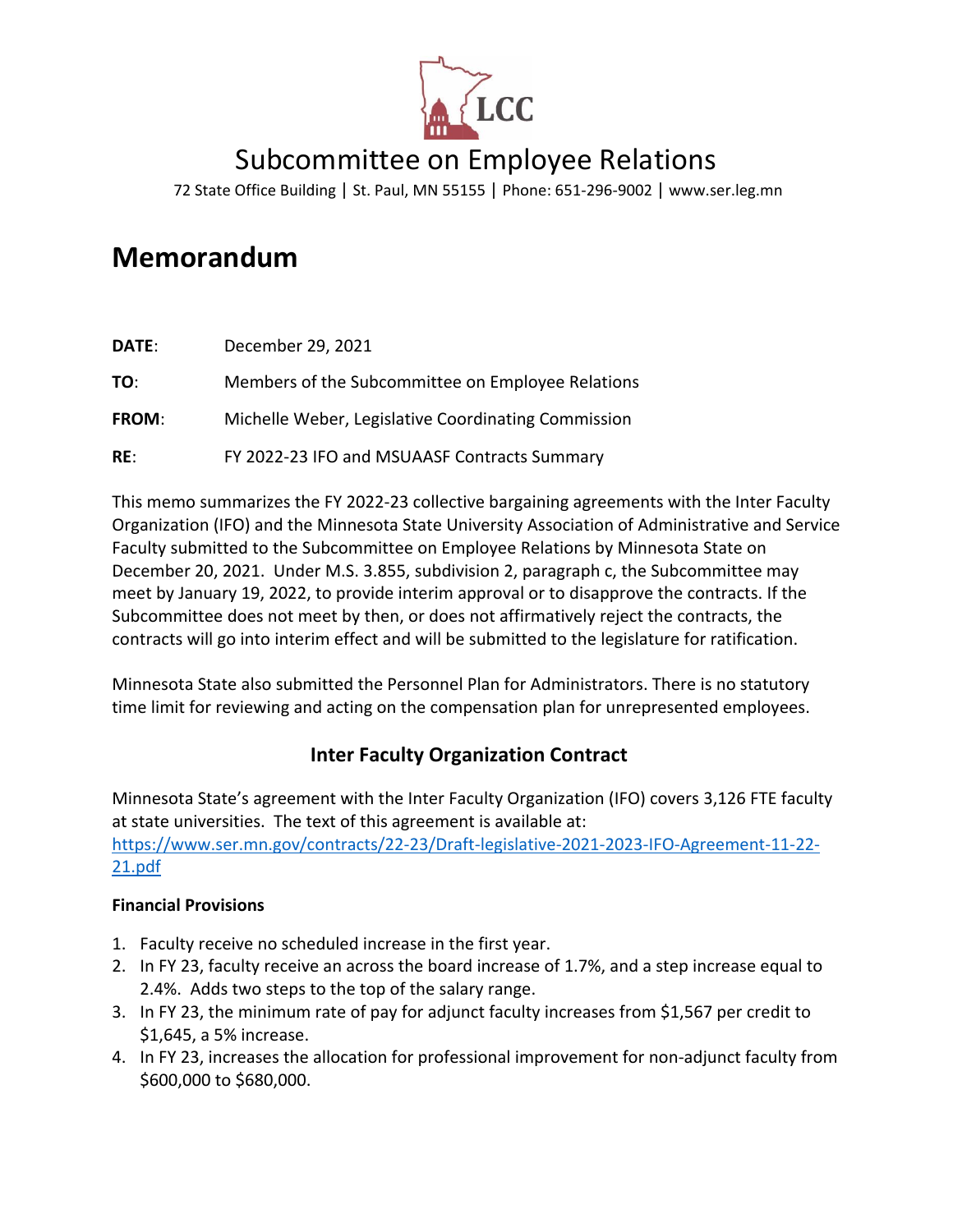- 5. In FY 23, increases the allocation for professional improvement for adjunct faculty from \$70,000 to \$80,000.
- 6. In FY 23, increases the allocation of professional improvement funds for community faculty from \$57,800 to \$68,000. Community faculty are employed exclusively at Metropolitan State University.
- 7. Increases funding for professional study and travel from \$1,450 to \$1,500 for each faculty member.

#### **Other Provisions**

- 1. Health, dental and life insurance provisions are the same as those negotiated in other state labor contracts.
- 2. Adds a provision for non-credit instruction by faculty who develop and present training focused on occupation, professional or personal improvement that is offered to the public for no credit, or is offered to a particular customer's employees for credit or no credit.
- 3. Modifies provisions related to appointments of coaches. Provides for new annual appointment that includes an annual salary, with possible supplements for summer camps. Division 1 coaches may receive bonus pay that is no greater than 15% of step 45 (approximately \$20,000 in FY 23). The salary for a Division 1 coach may not exceed the salary range of the Chancellor. (The maximum of the Chancellor's salary range in FY 21 is \$410,000)
- 4. Adds a provision related to standard professional evaluation to include evidence of achievement in activities intended to close educational equity gaps. [Note: See contract provisions on pages 59 and Appendix page 29]
- 5. Modifies bumping rights for certain tenured faculty.
- 6. As provided in other state contracts, permits use of sick leave to provide parental supervision for minor children who are required to quarantine by the child's school or childcare provider per CDC and/or Minnesota Department of Health guidelines due to COVID-19 exposure.

#### **Continuing Provisions**

- 1. Faculty who are promoted continue to receive a two-step increase.
- 2. Faculty who provide one year's notice of retirement continue to receive a two-step increase in their final year of teaching. The faculty member must be at least 55 years old, and have at least 15 years of service. Faculty members at the top of their salary range instead receive a lump sum payment of \$4,800. If the faculty member is an Instructor, and they are at the maximum of their range, the lump sum is \$1,490.
- 3. Faculty reaching 10, 17 and 25 years of service receive career steps equal to two steps, approximately 4.8%
- 4. Faculty who are at the top of their salary ranges for five consecutive years without a salary adjustment continue to be provided an adjustment equal to a two-step increase, the equivalent of a 4.85% increase.
- 5. "University Scholars" to recognize faculty who have demonstrated outstanding teaching, service, or scholarship for three successive years. Faculty receiving this designation are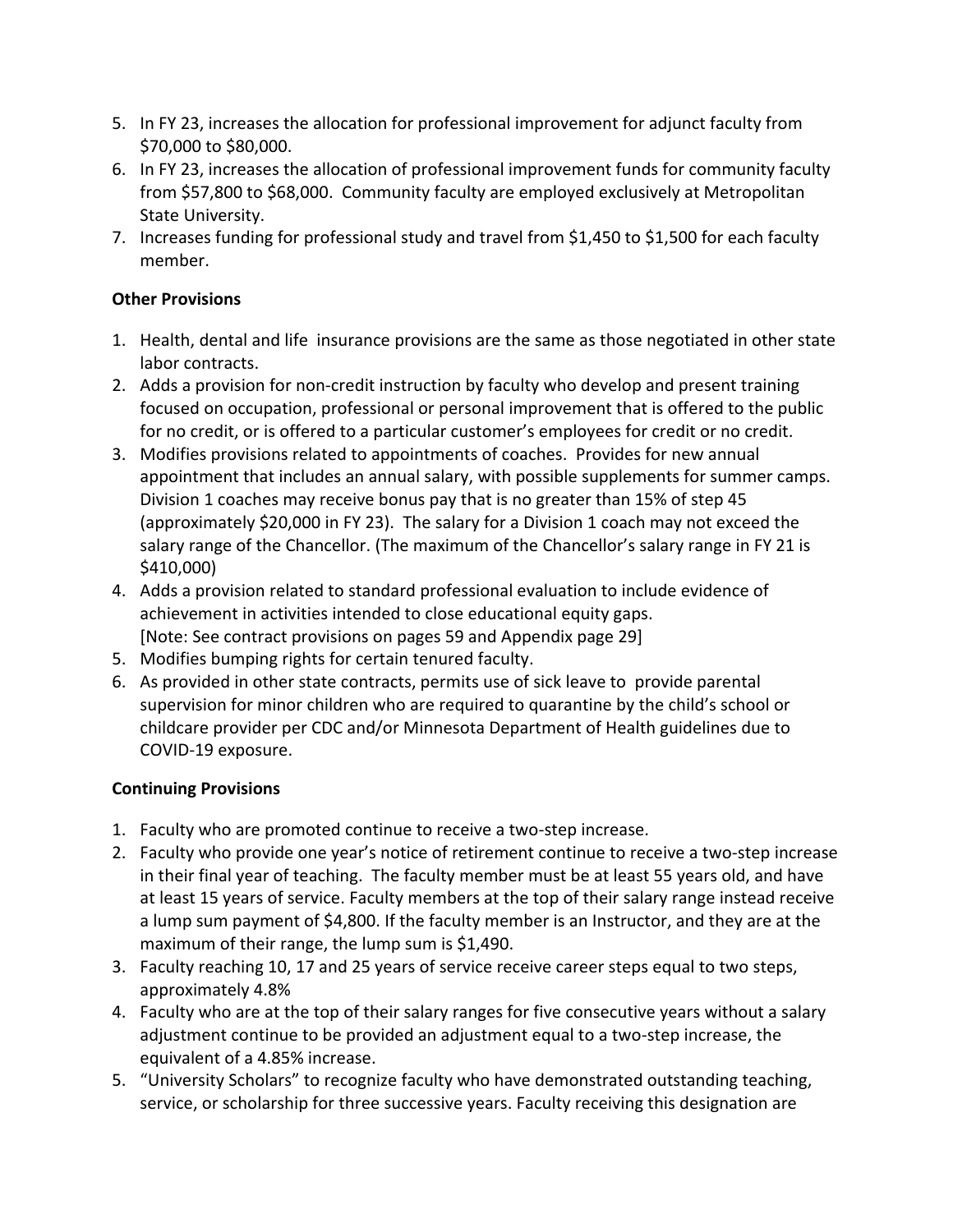awarded a lump sum payment up to \$6,000. No more than 5% of a university's faculty may be awarded this recognition each year, as well as no more than 10% in any one department. (Minnesota State reports that no more than four of these awards have been granted in the last five years.)

- 6. \$800 employer contribution to the faculty member's Health Reimbursement Account (HRA). Faculty who are ineligible to receive the HRA contribution, but who are enrolled in the State Employer Group Insurance Program (SEGIP) are given an \$800 contribution to the faculty members' Health Care Savings Plan.
- 7. Faculty member's contribution match to a supplemental retirement account, to a maximum of \$2,250.
- 8. Tuition waiver for faculty at 30 credits per year within the state university system. If the faculty member does not use these credits, they can be used by the faculty member's spouse or dependent children.
- 9. Phased retirement and annuitant employment programs. Faculty who are 55 years old and have 10 years of service may work between .33 and .67 FTE and receive insurance and retirement benefits as if they worked full time. These programs are authorized in statute.
- 10. Sabbatical leave program may be granted for faculty with at least seven years of initial service, or at least six years since a previous sabbatical, and who submit a plan. A leave of one semester is paid at 100% and full-year sabbaticals are paid at 80% of base salary regardless of the number of prior sabbaticals that have been taken.
- 11. A separation incentive, where faculty with 15 years of service and who are at least 55 years old receive up to a year's salary upon retirement. The incentive is equal to the faculty member's salary at age 55 and is decreased by 10% for each year the faculty is greater than age 55. A retiring faculty member receiving this incentive also receives the equivalent amount of the employer's contribution for health insurance for one year contributed to the faculty member's health care savings plan account. Faculty hired after July 1, 1996, are not eligible for this benefit.

#### **Settlement Cost Sheet**

Minnesota State estimates that the cost of the increases (salary adjustments, insurance, FICA, retirement contributions) provided in the IFO contract will be 2.65% this biennium. The cost of these increases will add 4.96% to the next biennium's base. (This figure captures the tails – those obligations made during this biennium whose full costs are not realized until the next biennium.)

# **Minnesota State University Association of Administrative and Service Faculty Contract**

This bargaining unit includes approximately 772 faculty (FTE) employed in admissions, financial aid, housing, and student services positions. The tentative agreement is available at: <https://www.ser.mn.gov/contracts/22-23/TA-2021-2023-MSUAASF-Contract.pdf>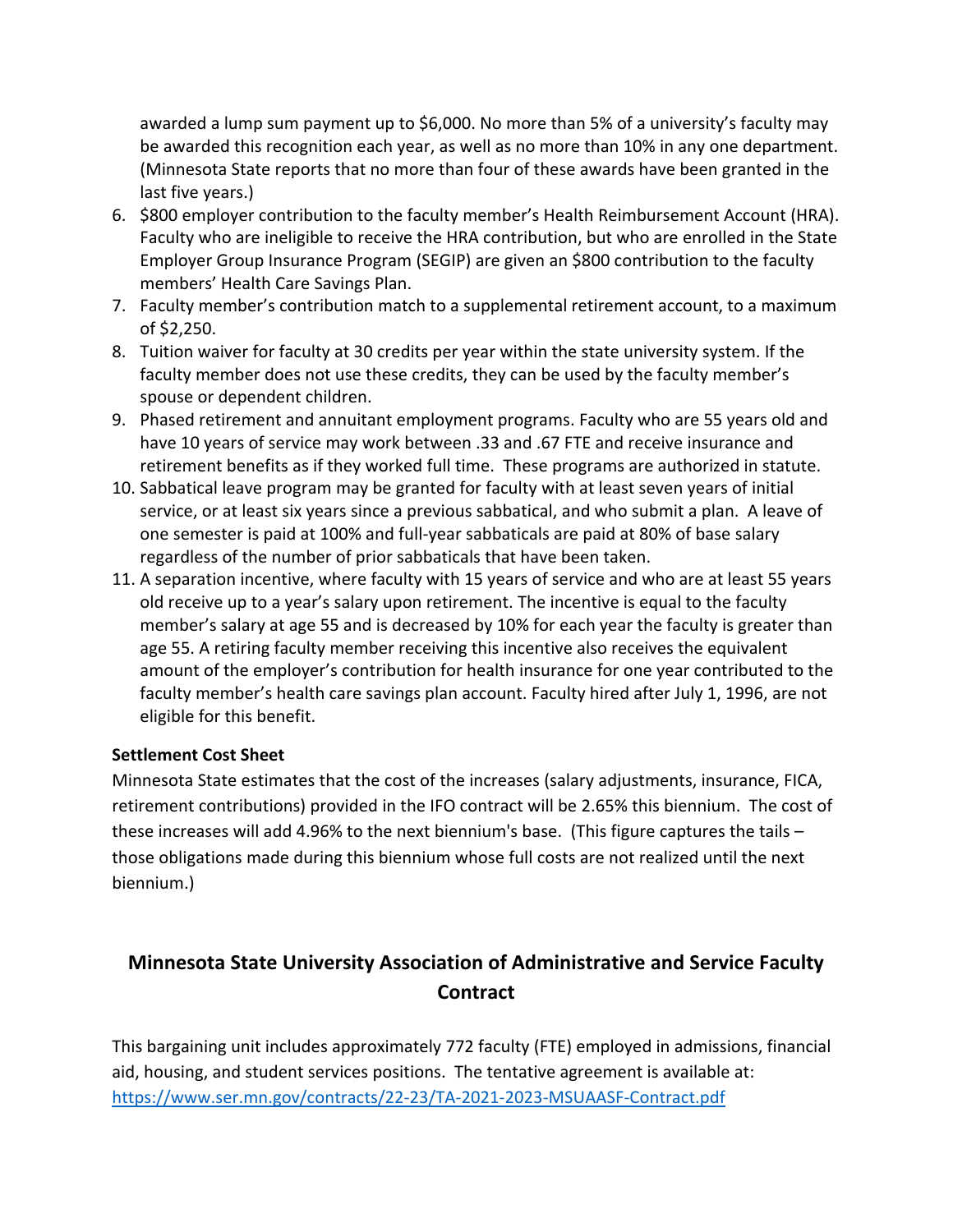#### **Financial Provisions**

- 1. Effective July 1, 2021 members receive a one-step increase averaging 3.05%. Members at the top of their range who are not eligible to receive a step increase, receive a lump sum payment equivalent to 3% of their salary.
- 2. Effective July 1, 2022, members receive an across the board increase of 1.3%.
- 3. Medical directors and Health Service Physicians receive a 3% increase on July 1, 2021, and a 1.3% increase on July 1, 2022.
- 4. Increases honoraria from \$4,000 to \$4,500.
- 5. Increases the employee's contribution to a supplemental retirement account, to a maximum of \$2,250, which is matched by the employer.

### **Other Provisions**

- 1. Increased maximum number of days for intermittent appointments from 75 days to 100 days.
- 2. Included domestic partners in the relations who may use the tuition waiver benefit.
- 3. Adds Juneteenth as a state paid holiday.
- 4. Permits use of up to 40 hours of sick leave to arrange for hospice or nursing care for a family member.
- 5. As provided in other state contracts, permits use of sick leave to provide parental supervision for minor children who are required to quarantine by the child's school or childcare provider per CDC and/or Minnesota Department of Health guidelines due to COVID-19 exposure.

## **Continuing Provisions**

- 1. Implements the State Employee Group Insurance Program (SEGIP) as provided in other contracts.
- 2. Requires each faculty member with five years' of service contribute \$300 to the Health Care Savings Plan. The employer also contributes \$300 each year.
- 3. Provides "career steps" for members with 17 consecutive years of service. At the end of the  $17<sup>th</sup>$  year, these members will be advanced one step. Members at the top of their range receive an equivalent amount of 3% of their annual salary as a one-time lump sum, not added to the base.
- 4. The Professional Development Fund continues at \$570,000.
- 5. "Special Initiative Award Program," in which service faculty (individually or as a group) propose and implement projects that are of benefit to the University, its mission, or to the Minnesota State system. As determined by the president, the maximum award is \$5,000, which is provided as a lump sum upon completion of the project.
- 6. Provides sabbaticals for employees with at least six years of service.
- 7. Includes a separation incentive, for employees with 15 years of service and who are at least 55 years old to receive up to one year's salary upon retirement. The incentive is decreased by 10% for each year the employee is greater than age 55. This incentive is discretionary.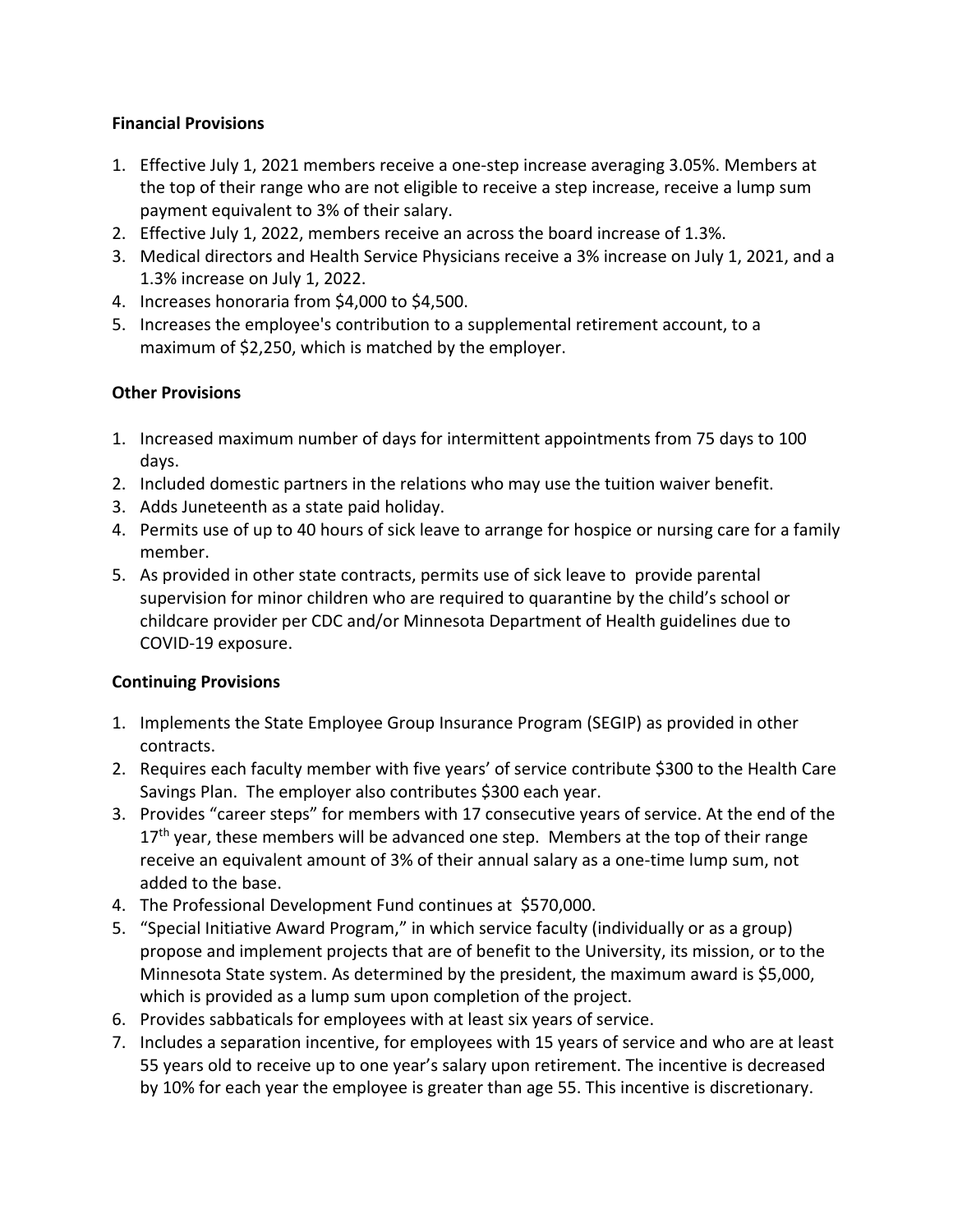The incentive also provides one year of the employer contribution for health insurance. The employer's contribution is deposited into the employee's Health Care Savings Plan. Payments made after July 1, 2022 will be paid to the Health Care Savings Plan, instead of cash.

- 8. Provides the early retirement notice incentive, which provides a 5% increase in salary in the employee's final year of employment, if the employee provides at least six months' notice, but not more than one year's notice.
- 9. Maintains the exceptional achievement program, which rewards faculty that demonstrate exceptional achievement. The contract requires extensive evidence of performance meeting numerous criteria. Members with at least nine months of service are eligible for the award, which consists of a lump sum of \$3,000.
- 10. Continues to provide the Professional Excellence Award, granted to one faculty member by the Board of Trustees. The award is a \$5,000 lump sum. Adds a provision permitting each president to award \$1,000 to nominees who were not granted an award by the Board.
- 11. Maintains the Professional Improvement Fund at the current \$100,000 level.

#### **Settlement Cost Sheet**

Minnesota State estimates that the cost of the increases (across the board increase, insurance, FICA, retirement contributions) provided in the MSUAASF contract will be 2.88% this biennium. The cost of these increases will result in a 3.59% increase to the next biennium's base. (This figure captures the tails – those obligations made during this biennium whose full costs are not realized until the next biennium.)

## **Minnesota State Colleges and Universities Personnel Plan for Administrators**

This plan establishes terms and conditions of employment for about 570 (FTE) unrepresented managers at Minnesota State. A copy of this proposed plan, in legislative format, is available at: [https://www.ser.mn.gov/contracts/22-23/2021-2023-Administrator's-Plan-Legislative-Draft-](https://www.ser.mn.gov/contracts/22-23/2021-2023-Administrator)[Final-12-21-21.pdf](https://www.ser.mn.gov/contracts/22-23/2021-2023-Administrator) 

#### **Financial Provisions**

- 1. Effective July 1, 2021, administrators are eligible for merit increases averaging 2.0%. The increase may be provided as an increase to the base salary or a lump sum. An administrator may not have a salary that exceeds the maximum of their range.
- 2. Effective July 1, 2022, administrators are eligible for merit increases averaging 2.0%. The increase may be provided as an increase to the base salary or a lump sum. An administrator may not have a salary that exceeds the maximum of their range.
- 3. Salary ranges for administrators are increased by 2.5% each year.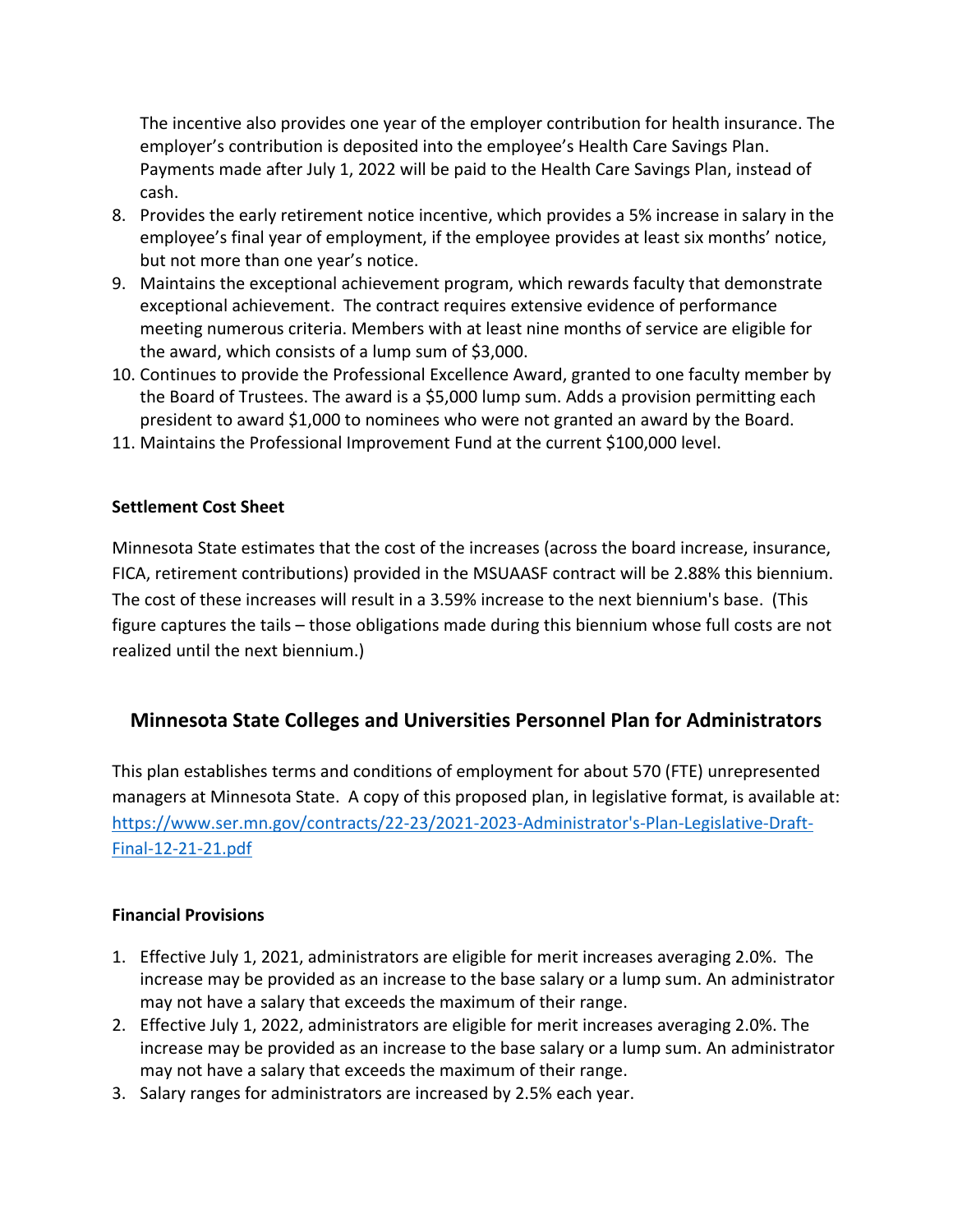|                    | FY 2021             | FY 2022             | FY 2023             |  |  |  |  |
|--------------------|---------------------|---------------------|---------------------|--|--|--|--|
|                    | (current)           |                     |                     |  |  |  |  |
| Chancellor         | \$284,000-\$410,000 | \$291,000-\$420,000 | \$298,500-\$430,500 |  |  |  |  |
| Vice-chancellors   | \$135,925-\$334,873 | \$139,500-\$343,000 | \$143,000-\$351,500 |  |  |  |  |
| Presidents<br>- VI | \$227,792-\$336,335 | \$239,500-\$353,500 | \$245,500-\$362,500 |  |  |  |  |
| Presidents V       | \$164,837-\$326,705 | \$173,000-\$343,000 | \$175,500-\$351,500 |  |  |  |  |
| Presidents<br>- IV | \$161,418-\$317,071 | \$169,500-\$333,000 | \$173,500-\$341,500 |  |  |  |  |
| Ш<br>Presidents    | \$142,517-\$204,926 | \$149,500-\$215,500 | \$153,000-\$221,000 |  |  |  |  |
| Presidents<br>- 11 | \$132,609-\$185,822 | \$139,500-\$195,500 | \$143,000-\$200,000 |  |  |  |  |
| Presidents         | \$118,954-\$175,636 | \$125,000-\$184,500 | \$128,000-\$189,000 |  |  |  |  |

4. Salary ranges for the Chancellor and Presidents are increased by 2.5% each year:

The board continues to have authority to set the initial salary of the chancellor anywhere within the range, with subsequent changes determined through the existing contract. The Chancellor's current salary is \$410,000.

The chancellor has authority to set the initial salaries of presidents and vice-chancellors anywhere within their salary ranges, under the terms of their individual employment contracts.

#### **Other Provisions**

- 1. Adds Juneteenth as a state paid holiday.
- 2. With authorization from a President, an administrator may receive additional compensation for teaching credit generating courses, when such teaching is above and beyond the administrator's regular duties.
- 3. Implements the State Employee Group Insurance Program (SEGIP), as provided in the other state contracts.

#### **Continuing Provisions**

- 1. Permits stipends for payment of student loans, after completion of one full year of continuous service. An administrator may receive a stipend for eligible loan payments up to \$2,500 in any one year. The stipends may not exceed the total student loan repayment incurred in the preceding year. Eligibility is based on twelve months of service, and the loan must be for tuition for the administrator's education.
- 2. Employer contribution of \$800 to the administrator's Health Reimbursement Account (HRA). If the employer determines that continued contributions to the HRA account may risk an excise tax under the Affordable Care Act, the employer may terminate those contributions and instead make this contribution to the administrator's Health Care Savings Account.
- 3. Matches the employer contribution to the supplemental retirement account at \$2,700 per year, as provided in state law.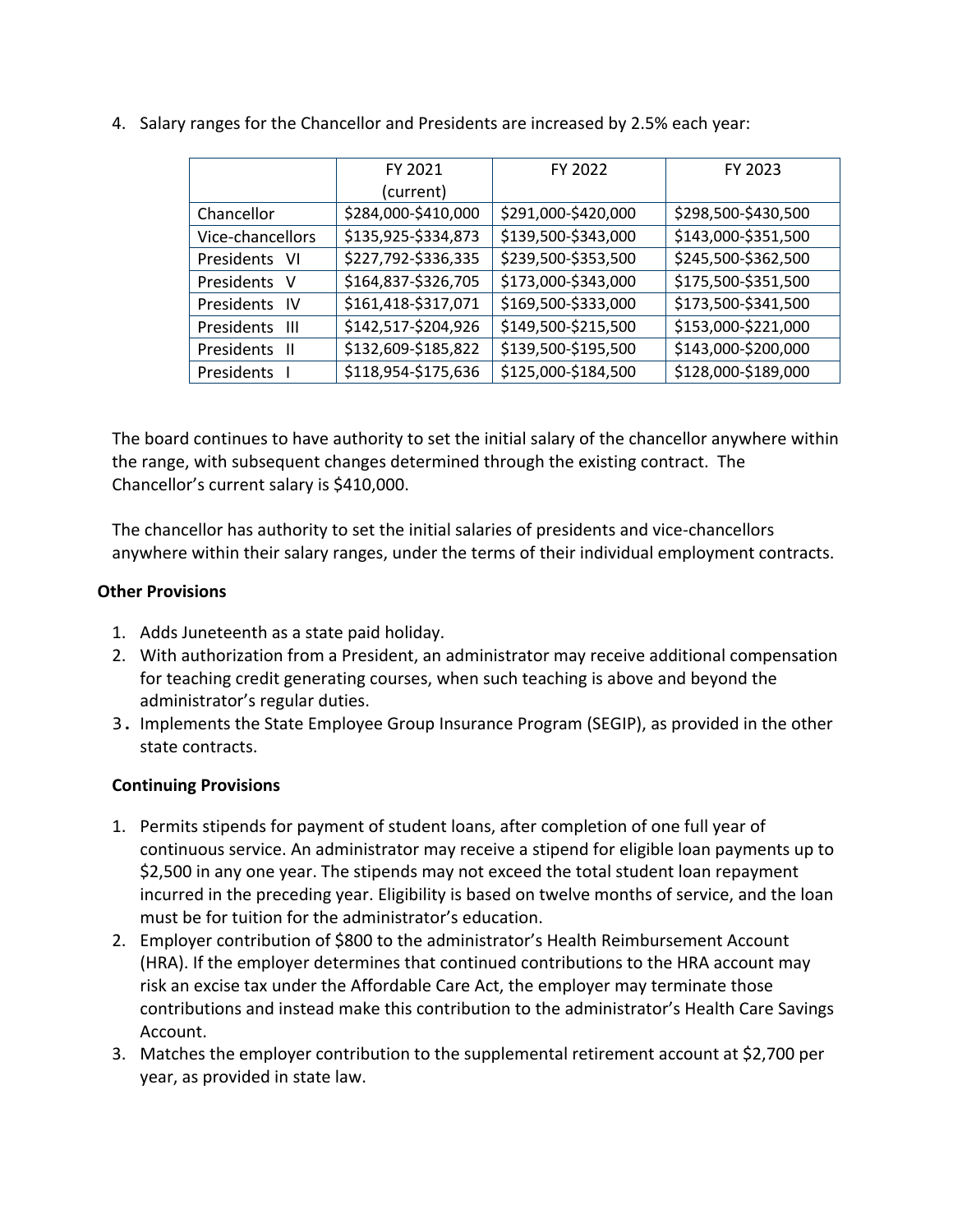4. Provides an early notice of separation incentive payment equal to 5% of the administrator's final annual base salary if they give at least nine months' notice of resignation or retirement.

#### **Settlement Cost Sheet**

Minnesota State estimates that the cost of the increases (merit increases, insurance, FICA, retirement contributions) provided in this plan will be 2.95% this biennium. The cost of these increases will add 4.08% to the next biennium's base. (This figure captures the tails – those obligations made during this biennium whose full costs are not realized until the next biennium.)

Please feel free to contact me a[t michelle.weber@lcc.leg.mn](mailto:michelle.weber@lcc.leg.mn) if you have any questions.

Attachments: Minnesota State Submitted Statutory Data on Funding Sources SER Settlement Sheet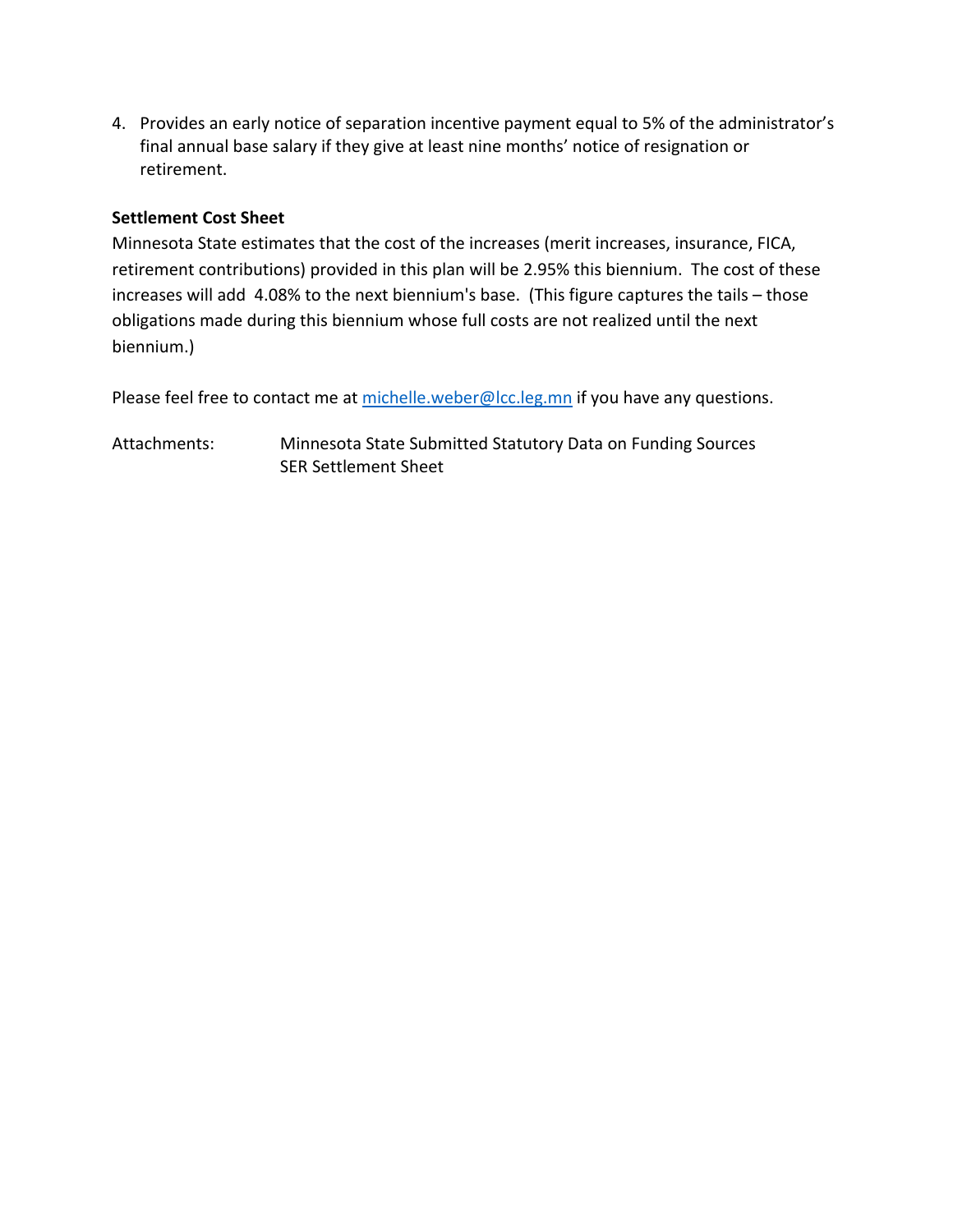#### **Minnesota State**

Faculty Contract and Administrator Plan Analysis

| Minn. Stat. 3.855, Subd. 5                                                         | All Funds            |                       | General Fund (4000)  |                       | Other Funds          |                       |  |
|------------------------------------------------------------------------------------|----------------------|-----------------------|----------------------|-----------------------|----------------------|-----------------------|--|
|                                                                                    | Current<br>Agreement | Proposed<br>Agreement | Current<br>Agreement | Proposed<br>Agreement | Current<br>Agreement | Proposed<br>Agreement |  |
| <b>Minnesota State Administrator Plan</b>                                          |                      |                       |                      |                       |                      |                       |  |
| Salary/Wages                                                                       | 151,824,884          | 157,116,116           | 148,886,710          | 154,075,544           | 2,938,174            | 3,040,572             |  |
| Nonsalary/Nonwages Benefits                                                        | 47,326,938           | 49,595,670            | 46,411,049           | 48,635,876            | 915,889              | 959,795               |  |
| <b>Additional Compensation Costs</b>                                               |                      | 568,352               |                      | 557,353               | 0                    | 10,999                |  |
| <b>Inter Faculty Organization</b>                                                  |                      |                       |                      |                       |                      |                       |  |
| Salary/Wages                                                                       | 478,751,064          | 502,483,665           | 473,227,748          | 496,686,548           | 5,523,316            | 5,797,118             |  |
| Nonsalary/Nonwages Benefits                                                        | 157,453,868          | 165,200,756           | 155,637,334          | 163,294,847           | 1,816,534            | 1,905,909             |  |
| <b>Additional Compensation Costs</b>                                               | 8,812,900            | 9,325,096             | 8,711,226            | 9,217,513             | 101,674              | 107,583               |  |
| Minnesota State University Administrative & Service Faculty                        |                      |                       |                      |                       |                      |                       |  |
| Salary/Wages                                                                       | 97,667,290           | 102,077,904           | 76,520,299           | 79,975,924            | 21,146,991           | 22,101,980            |  |
| Nonsalary/Nonwages Benefits                                                        | 40,347,924           | 44,663,250            | 31,611,763           | 34,992,731            | 8,736,161            | 9,670,519             |  |
| <b>Additional Compensation Costs</b>                                               | 1,240,000            | 1,280,000             | 971,514              | 1,002,853             | 268,486              | 277,147               |  |
| Minnesota State College Instructional Faculty (Pending Completion of Negotiations) |                      |                       |                      |                       |                      |                       |  |
| Salary/Wages                                                                       |                      |                       |                      |                       |                      |                       |  |
| Nonsalary/Nonwages Benefits                                                        |                      |                       |                      |                       |                      |                       |  |
| <b>Additional Compensation Costs</b>                                               |                      |                       |                      |                       |                      |                       |  |
| <b>Total</b>                                                                       |                      |                       |                      |                       |                      |                       |  |
| Salary/Wages                                                                       | 728,243,238          | 761,677,685           | 698,634,757          | 730,738,015           | 29,608,481           | 30,939,670            |  |
| Nonsalary/Nonwages Benefits                                                        | 245,128,730          | 259,459,676           | 233,660,146          | 246,923,454           | 11,468,584           | 12,536,222            |  |
| <b>Additional Compensation Costs</b>                                               | 10.052.900           | 11,173,448            | 9,682,741            | 10.777.720            | 370,159              | 395,728               |  |

1. Additional compensation costs include professional development funds, tuition waiver, and Juneteeth holiday

2. Retirement contribution changes assumed as new costs under proposed agreements

3. Automatic salary/wage increases in contracts assumed to be attributed to the current agreement (career steps and promotions)

4. Local accounts include health services, student life/activity, and auxiliary

Minnesota State December 2021